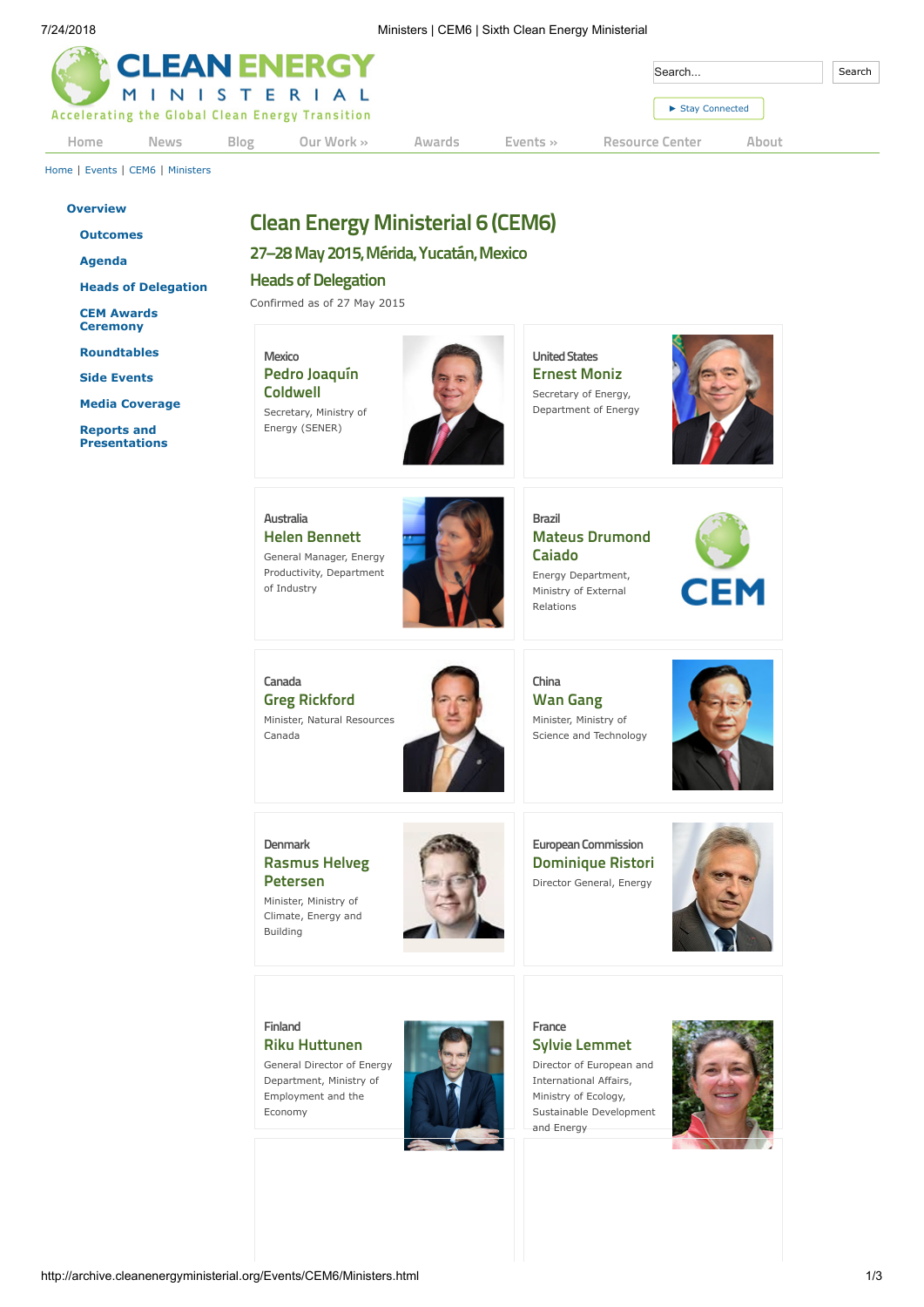### 7/24/2018 Ministers | CEM6 | Sixth Clean Energy Ministerial



Director General, Bureau of Energy Efficiency (BEE) **Italy**

**Federica Cattoi** Second Secretary, Ministry of Foreign Affairs and International Cooperation



#### **Japan Toshihiko Fujii**

**Germany**

**Thorsten Herdan** Director General for Energy Policy, Federal **Indonesia** Economics and Technology (BMWi) **Ronggo Kuncahyo**

Senior Adviser to the Minister, Ministry of Energy and Mineral Resources

Deputy Commissioner for International Affairs, Agency for Natural Resources and Energy, Ministry of Economy, Trade and Industry



### **Republic of Korea Moon Jae-do** Vice Minister, Ministry of





**Norway Kåre Fostervold**

Deputy Minister for Energy, Ministry of Petroleum and Energy



EM

**Russia Anton Inyutsyn** Deputy Minister, Russian Ministry of Energy



**SouthAfrica Wolsey Barnard** Acting Director General, Department of Energy



## **Spain Manuel Maria Calderón Moreno** Counselor in Agriculture,

Food and Environment, Embassy of Spain in Mexico



**Sweden Ibrahim Baylan** Minister, Ministry of the Environment and Energy



**UnitedArabEmirates Suhail Mohammed Al Mazrouei**

Minister, Ministry of Energy



### **United Kingdom Katrina Williams**

Director General, International, Science & Resilience, Department of Energy and Climate Change



# **Observers**

#### **Chile**

**Máximo Pacheco** Minister, Ministry of Energy



#### Saudi Arabia **Khalid Abuleif**

Sustainability Advisor and Chief Negotiator for Climate Agreements, Ministry of Petroleum and Mineral Resources